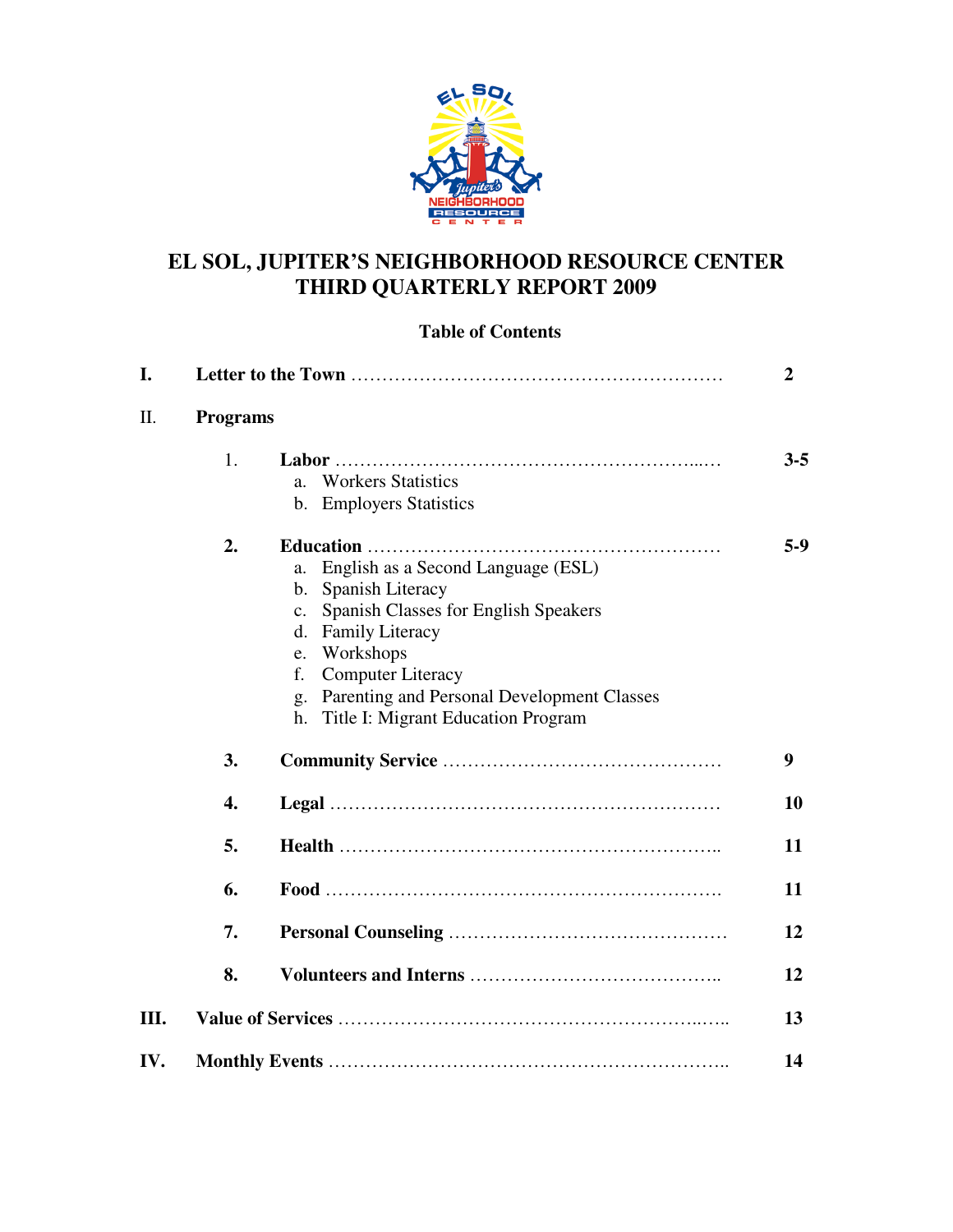October 23, 2009

# **Dear Mayor Golonka and Members of the Council,**

 As part of its lease with the Town of Jupiter, El Sol is pleased to submit its quarterly report for the months of July, August, and September 2009.

In this third quarter of 2009, El Sol continued developing its organizational capacity to better serve our community. El Sol's beneficiaries attend our center not only for our daily labor hall, but also for the variety of educational programs we offer. In an effort to strengthen all our educational programs, El Sol made structural changes to hire a full-time Education Coordinator. This was made possible through a variety of grants recently awarded to El Sol. In August, Kathryn Klaas started working as El Sol's new Education Coordinator.

In this quarter, we started a pilot education program called "Plazas Comunitarias" in partnership with the Consulate of Mexico in Miami and the Mexican Institute of Adult Education. We have also been able to strengthen both the nighttime and daytime ESL curriculum, provide additional training to volunteer teachers, and start planning for innovative financial and vocational training seminars.

The impact of our programs and services is detailed here, and when appropriate, there is a comparison to last year's statistics. The Florida Governor's Commission on Volunteerism and Community Service sets the value of volunteer contributions at \$19.52 per hour. This is the amount we assign to calculate the value of our programs.

If you have any questions or comments please feel free to contact me.

Respectfully submitted by,

Jocelyn Sabbagh Center Director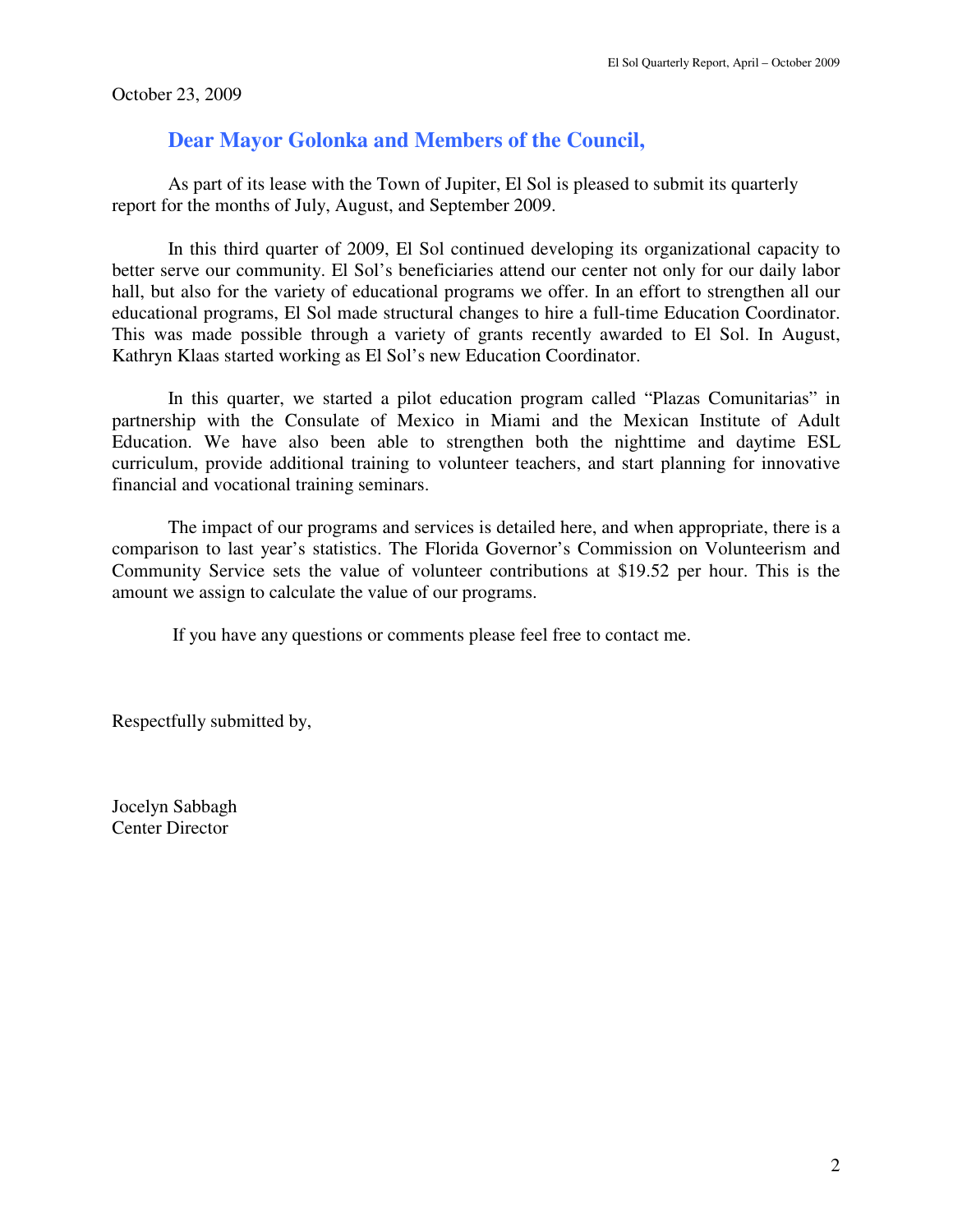# **II. PROGRAMS**

### **1. LABOR PROGRAM**

El Sol administers its day labor program seven days a week. Workers come to the labor center to look for day labor, and employers use our center to hire workers for the day.

### a. **Workers Statistics:**

A total of 1,693 workers are registered with El Sol as of September 30, 2009.

#### Workers Attendance:

Worker attendance at the center totaled  $10,745$  workers this quarter<sup>1</sup>. On average, the center served 117 workers per day. The monthly breakdown is:

| July:      | 125 per day on average $(12\%$ increase from previous month) |
|------------|--------------------------------------------------------------|
| August:    | 117 per day on average $(6\%$ decrease from previous month)  |
| September: | 108 per day on average (8% decrease from previous month)     |

#### Workers Hired:

 $\overline{a}$ 

A total of 1,886 workers were placed in jobs this quarter. On average, 20 workers were hired per day, which equals a 17% placement rate. The monthly breakdown is:

| July:      | 634 workers hired; 20 per day on average; 16% placement |
|------------|---------------------------------------------------------|
| August:    | 623 workers hired; 20 per day on average; 17% placement |
| September: | 629 workers hired; 21 per day on average; 19% placement |



 $1$  Total worker and total employer attendance is the addition of all daily attendance lists.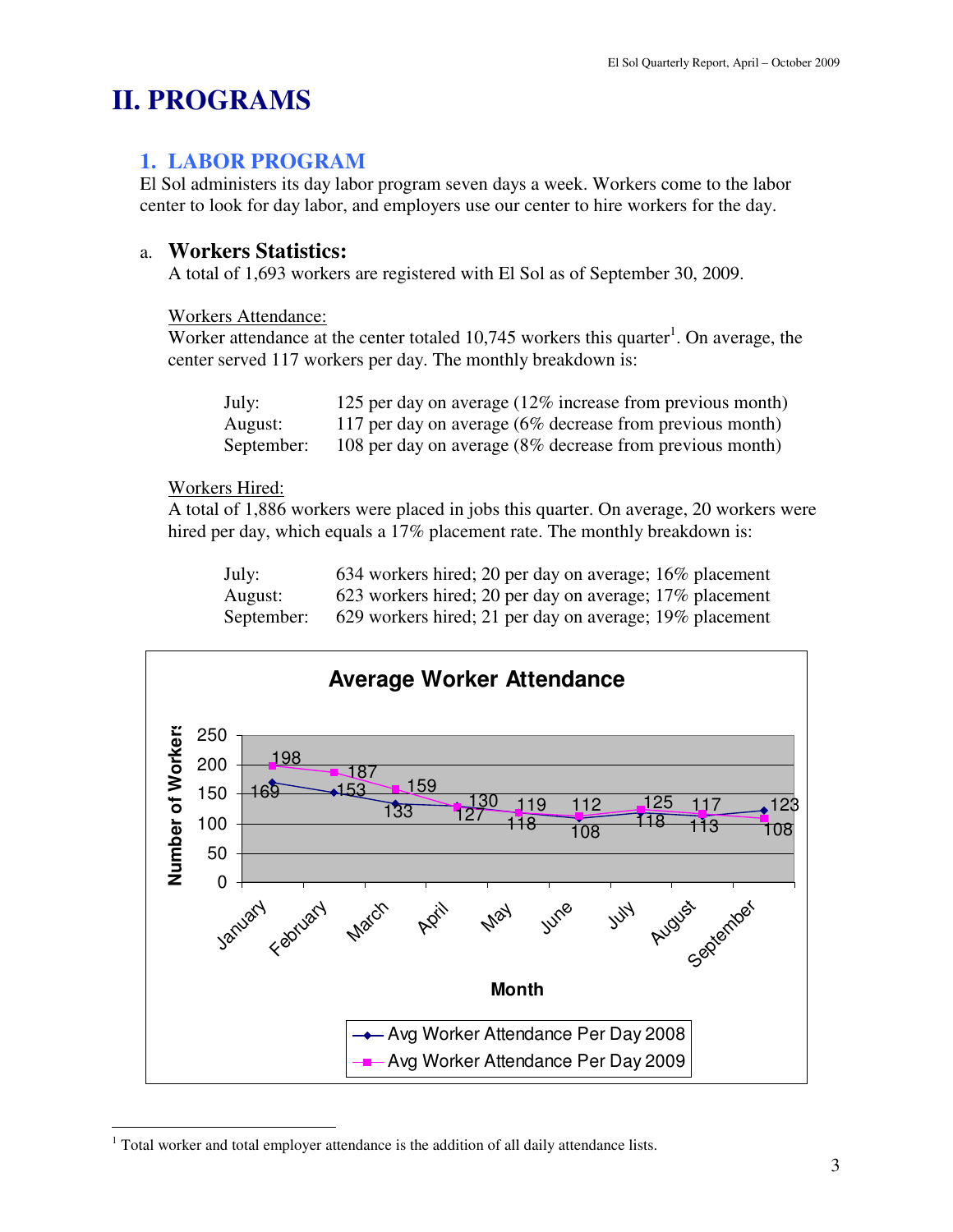Worker attendance for 2009 is comparable to 2008. However, on September of last year we started seeing an increase in worker attendance; this year September has had the lowest total worker attendance this year. This change may be due to people returning to their home countries in response to the economic crisis and also the extended summer in northern states. We are expecting an increase in worker attendance in the last quarter of 2009.



The number of workers hired this year per month is, on average, 24% lower than last year.

## b. **Employer Statistics**

A total of 3,047 employers are registered with El Sol as of September 30, 2009. In this quarter a total of 268 new employers registered to use our services. The majority of job requests and most common needs around the community were (in descending order): landscaping, moving, housekeeping, digging, painting, construction, and general labor.

The monthly breakdown of *new* employers is as follows:

| July:      | 111 new employers |
|------------|-------------------|
| August:    | 96 new employers  |
| September: | 61 new employers  |

Employers Attendance

A total of 1,128 employers/homeowners came to hire workers this quarter. The monthly breakdown is:

| July:      | 382 employers (16% decrease from previous month) |
|------------|--------------------------------------------------|
| August:    | 382 employers (no change from previous month)    |
| September: | 364 employers (5% decrease from previous month)  |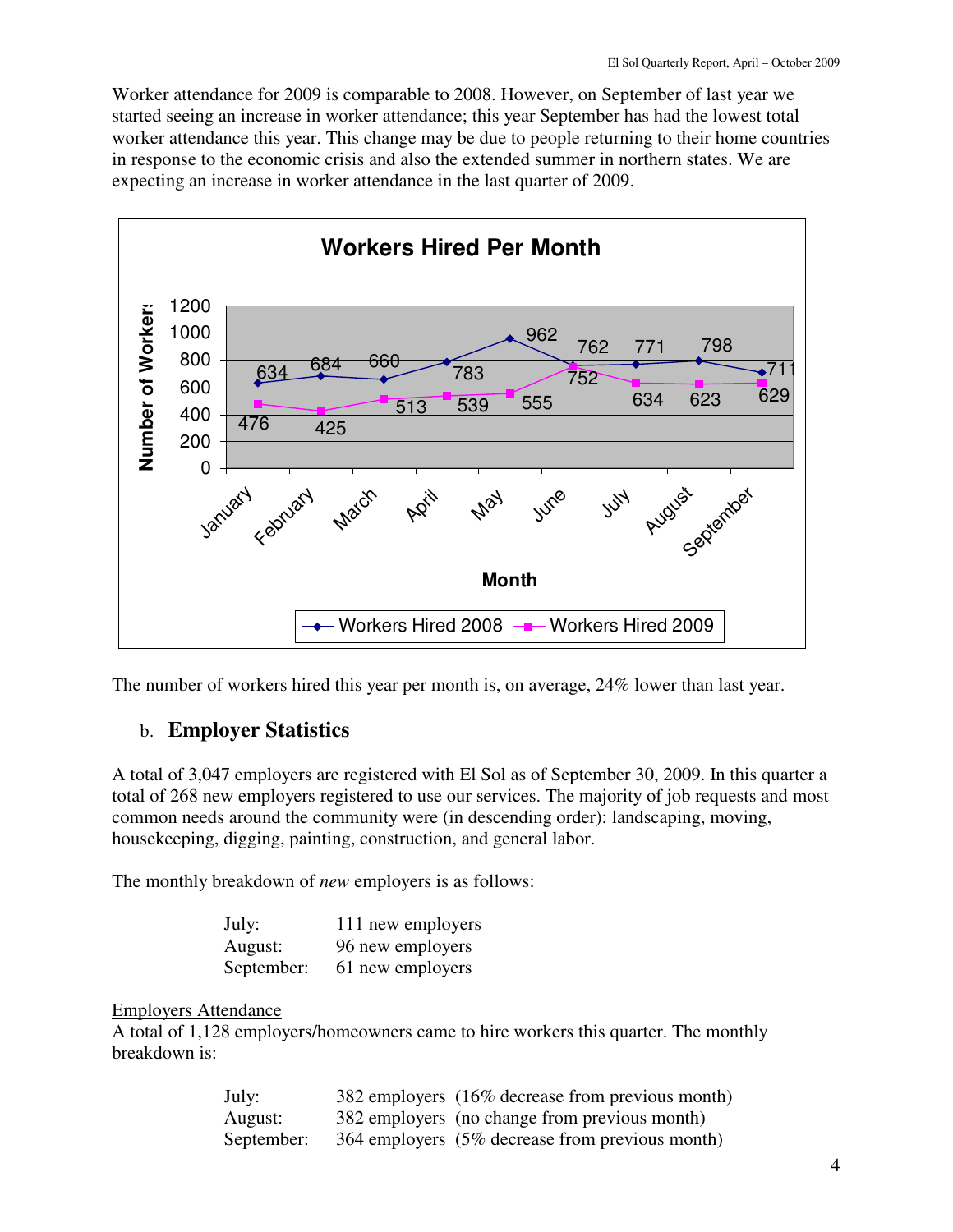

# **2. EDUCATION**

### **a. English as a Second Language (ESL)**

#### Nighttime ESL program

El Sol has partnered with Harriet L. Wilkes Honors College of Florida Atlantic University (FAU) and Palm Beach Community College (PBCC) to offer a formal ESL program to the Jupiter community. Our curriculum is based on the Palm Beach County School District's ESL curriculum, and incorporates English vocabulary and grammar with life skills. As a result, English is presented in a way that students simultaneously acquire skills and knowledge that will help improve their quality of life. This semester's ESL program has increased the emphasis placed on incorporating life skills into the curriculum, and the themes for this semester are "Workforce Development" and "Healthy Living." This quarter, FAU Corn Maya Club donated \$200 worth of educational supplies for students.

El Sol offers ESL classes three nights a week from 7-9PM, and each student is placed in one of four levels: level A (for beginners), B, C, and D (most advanced). The Fall 2009 semester began on September 8 and will conclude on November 10. Classes are taught by volunteers from the local community and students from FAU and PBCC. Thirty individuals volunteered to teach this semester. 114 students enrolled in the Fall 2009 semester and 20 students are female. In September student enrollment and attendance was as follows:

| <b>Level</b> | <b>Enrollment</b> | <b>Average</b><br><b>Attendance</b> |
|--------------|-------------------|-------------------------------------|
|              | 53                | 18                                  |
| B            | 29                | 12                                  |
| C            | 25                | 13                                  |
| D            | 10                |                                     |
| <b>Total</b> | 114               |                                     |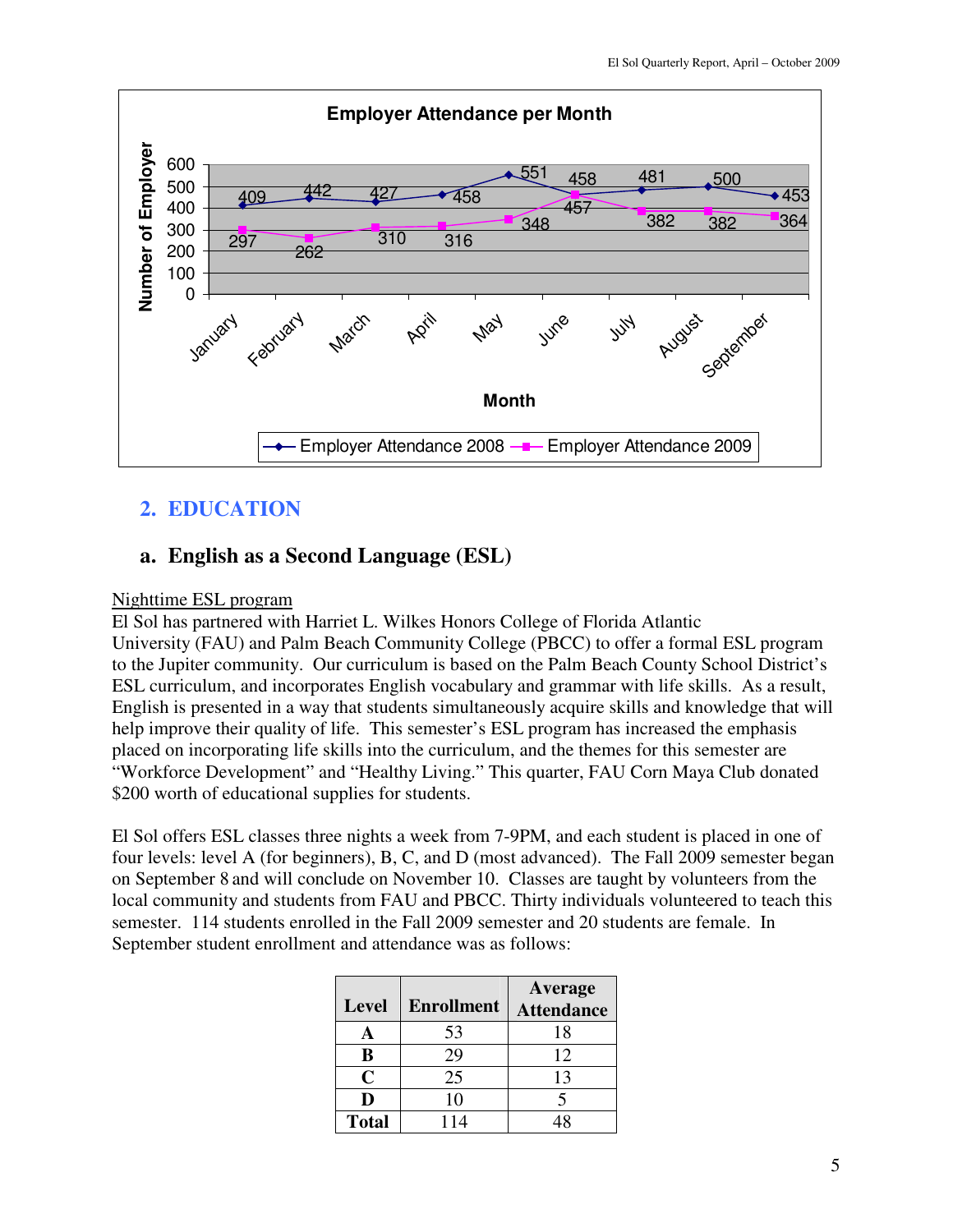Our Youth Leader Program allows us to offer free childcare to students attending nighttime ESL classes. This service enables students to attend classes who would be unable to due to family responsibilities. The Youth Leader prepares enriching activities for children while their parents are in class such as completing educational worksheets, teaching them songs with motions, doing crafts to hone their motor skills and promote creativity, and watching and discussing short film clips to encourage them to think critically about what they watch. Eighteen children are enrolled in the program, and, on average, ten children attend nightly.

| <b>Value of Program:</b>      |                     |
|-------------------------------|---------------------|
| <b>Education Coordinator:</b> | \$2,100             |
| <b>Youth Leader:</b>          | \$330               |
| <b>Volunteer Hours:</b>       | \$4,450 (228 hours) |
| Materials:                    | \$500               |
| <b>Total:</b>                 | \$7,380             |

#### Daytime English Classes

El Sol offers a one-hour English class seven days a week, and classes are taught by community volunteers. These classes are available to individuals at El Sol while they wait for work and enable workers to make productive use of their "wait" time. In September, the Education Coordinator began providing lesson plans for volunteer teachers as opposed to the previous approach where teachers designed their own lessons. This new method streamlines the curriculum and ensures that students are learning practical vocabulary, grammar, and life skills each day; emphasis is placed on conversation and pronunciation. A total of 886 students attended daytime ESL classes this quarter. The monthly breakdown is as follows:

| <b>Month</b>  | <b>Total</b><br><b>Attendance</b> | Average<br><b>Attendance</b> |
|---------------|-----------------------------------|------------------------------|
| <b>July</b>   | 288                               |                              |
| <b>August</b> | 307                               | 10                           |
| September     | 291                               | 10                           |
| <b>Total</b>  | 886                               | 95                           |

| <b>Value of Program:</b>      |                    |
|-------------------------------|--------------------|
| <b>Education Coordinator:</b> | \$2,100            |
| Volunteers:                   | \$1,757 (90 hours) |
| <b>Materials:</b>             | \$500              |
| <b>Total:</b>                 | \$4,357            |

### **b. Spanish Literacy: Plazas Comunitarias**

Plazas Comunitarias is an adult basic education program organized by the Mexican Institute of Education that provides migrants the opportunity to learn to read and write as well as complete their elementary and middle school education. In August, El Sol began offering Plazas Comunitarias classes, which allowed us to expand our Spanish Literacy program so that we now offer basic education classes as well as literacy classes. Providing this service is critical for strengthening our community because many migrants received little to no education as children and, through this program, they now have the opportunity to learn important math, reading,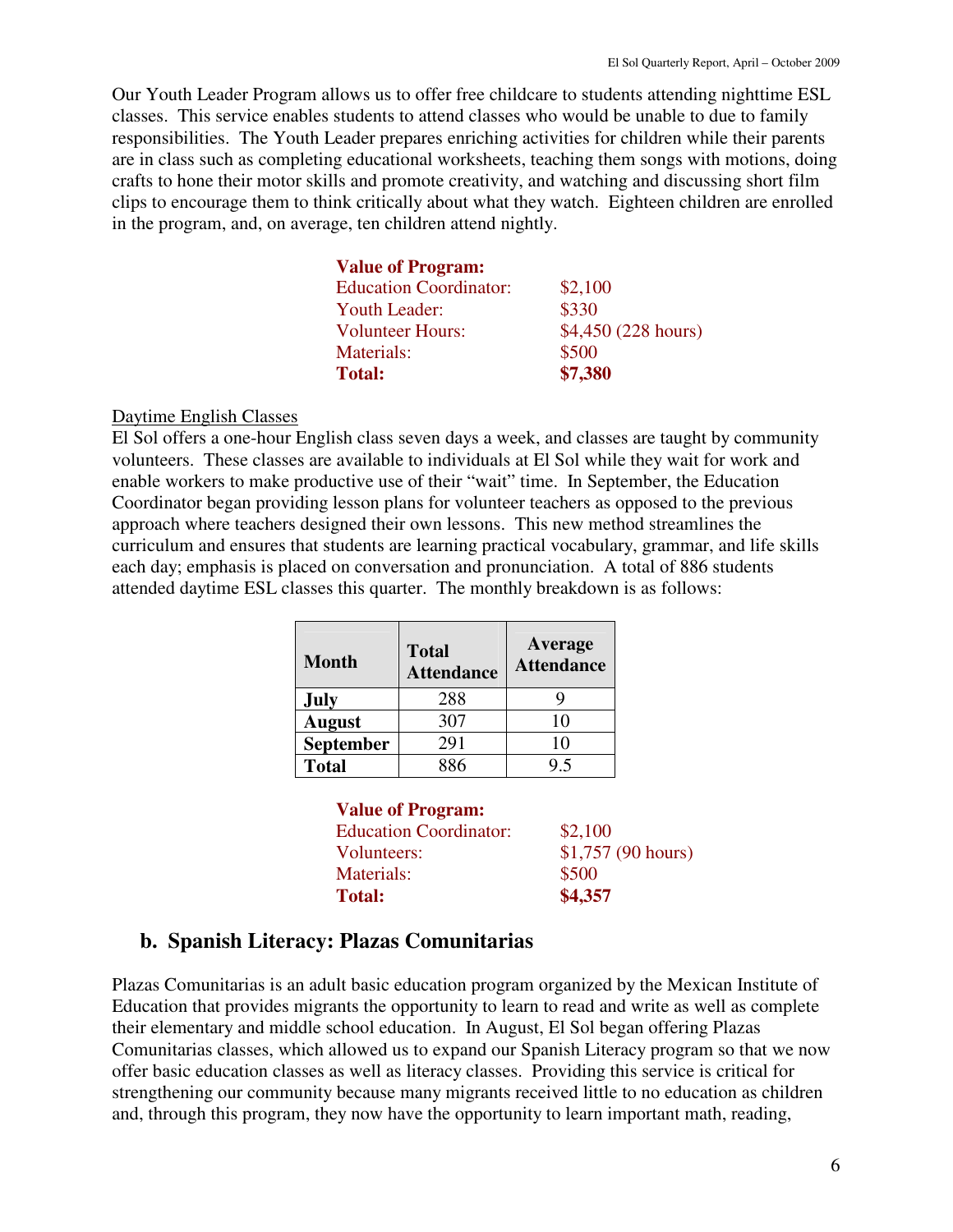social studies, and science skills. This educational opportunity is currently not available anywhere else in Palm Beach County.

The Fall 2009 semester began on September 3 and will end on November 14. Eight community volunteers teach classes and fifty-eight students enrolled in the program. Classes are given Thursday, Friday and Saturday nights from 7 – 9 PM. Average attendance is as follows:

| <b>Level</b> | Average<br><b>Attendance</b> |
|--------------|------------------------------|
| Literacy     |                              |
| Elementary   |                              |
| Middle       |                              |

#### **Value of Program:**

| \$924   |                     |
|---------|---------------------|
|         | $$1,288$ (66 hours) |
| \$200   |                     |
| \$2,312 |                     |
|         |                     |

### **c. Spanish Classes for English Speakers**

In March 2009 El Sol started a pilot program for our volunteers who were interested in learning conversational Spanish. For two months, a seasonal volunteer taught a one-hour class on Tuesday mornings. When he returned to his northern home, the class opted to continue their lessons, rotating the leadership weekly. A core group of six has met every Tuesday morning for the past 7 months, learning rules for pronunciation and sentence construction, reading poetry, reinforcing vocabulary and verb tenses, and generally having a lot of fun while learning Spanish.

| <b>Value of Program:</b> |                   |
|--------------------------|-------------------|
| Volunteers:              | \$1,522(78 hours) |
| Materials:               | \$25              |
| <b>Total:</b>            | \$1,547           |

### **d. Workshops**

This quarter El Sol held workshops for workers interested in developing new skills; here are the topics covered and the number of participants:

- **i.** Vocabulary Workshops: Six PBCC Spanish students participated in a Service-Learning project by offering vocabulary tabletop workshops on a weekly basis at El Sol starting on September. These workshops helped El Sol workers learn useful words in English, while PBCC students practiced the same words in Spanish. A total of 42 students participated throughout the third quarter.
- ii. **Town of Jupiter Workshop:** El Sol and the Town of Jupiter have created a series of code compliance presentations and held informative seminars on a monthly basis. This quarter a total of 51 participants attended.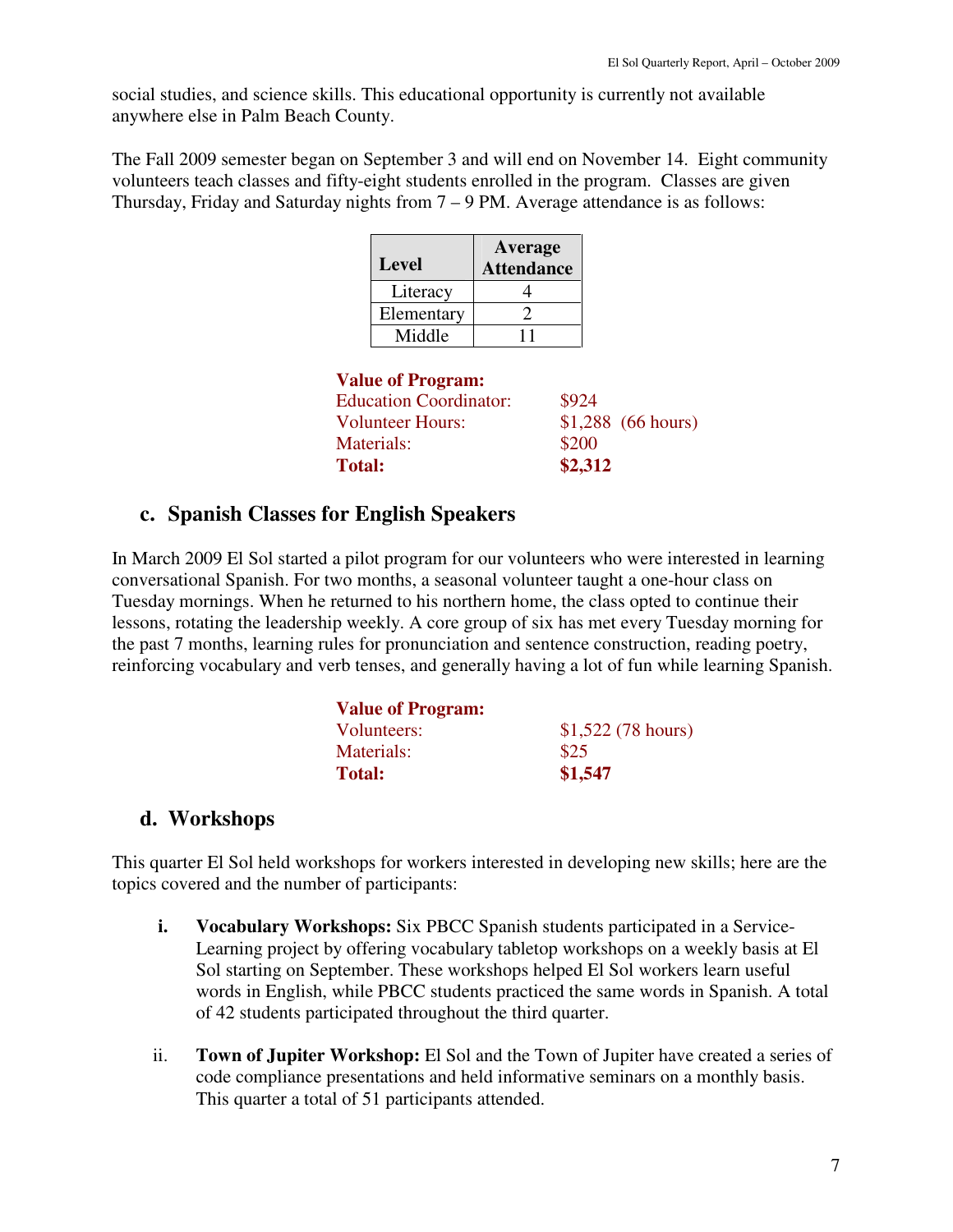- **iii. Fire Safety:** Palm Beach County Firefighters trained El Sol workers on fire safety in public areas and at home. The workshop was offered to the entire workers assembly on August  $20^{th}$ . On August  $25^{th}$ , the Fire Rescue team came back to do a First Aid training workshop for staff and key volunteers.
- **iv. Pressure Cleaning:** 8 workers participated in a pressure-cleaning workshop offered on August  $4<sup>th</sup>$ . Participants learned how to use a pressure cleaner on concrete floor and did hands-on practice around the El Sol building.
- v. **Carpet Cleaning:** 15 workers attended a carpet-cleaning workshop offered on July  $28<sup>th</sup>$ . The workshop covered different style carpet cleaners, vacuums, and soaps. Participants did hands-on practice in the second floor of El Sol.

# **e. Computer Literacy**

El Sol's computer lab has 20 computers that were donated by the School District's Digital Divide program. Every day, we have open computer lab time in which participants can use the computers and access the internet. Below is the monthly breakdown of participation:

| July:      | 930 participants   |
|------------|--------------------|
| August:    | 932 participants   |
| September: | 710 participants   |
| Total:     | 2,572 participants |

#### Nighttime Computer Classes

After summer break, on September 24th, El Sol began offering Computer Skills classes on Thursday nights from 7:00-9:00. In response to student demand for more instruction, classes will also be offered on Friday nights beginning in October. The classes are taught in Spanish by a volunteer teacher and teach students basic computer skills such as opening and closing programs, using the mouse, searching the Internet, sending emails, attaching files, and using Microsoft Word to create documents. Offering an evening class will allow students who cannot attend our morning computer class to learn these much needed skills as well. Eleven students attended the first class.

| <b>Value of Program:</b> |      |                 |
|--------------------------|------|-----------------|
| Volunteers:              |      | $$39$ (2 hours) |
| Materials:               | \$0  |                 |
| <b>Total:</b>            | \$39 |                 |

#### Daytime Computer Classes

Beginning in October, El Sol will offer a Computer Skills class on Monday and Friday mornings from 8:00-9:00. This class will be taught in Spanish by a volunteer with a background in teaching computer skills and will enable those waiting for work to make productive use of their wait time at El Sol. Students will learn basic computer skills and the instructor's ultimate goal for the class is that students learn to write a letter in Microsoft Word that they can then email to their family at home.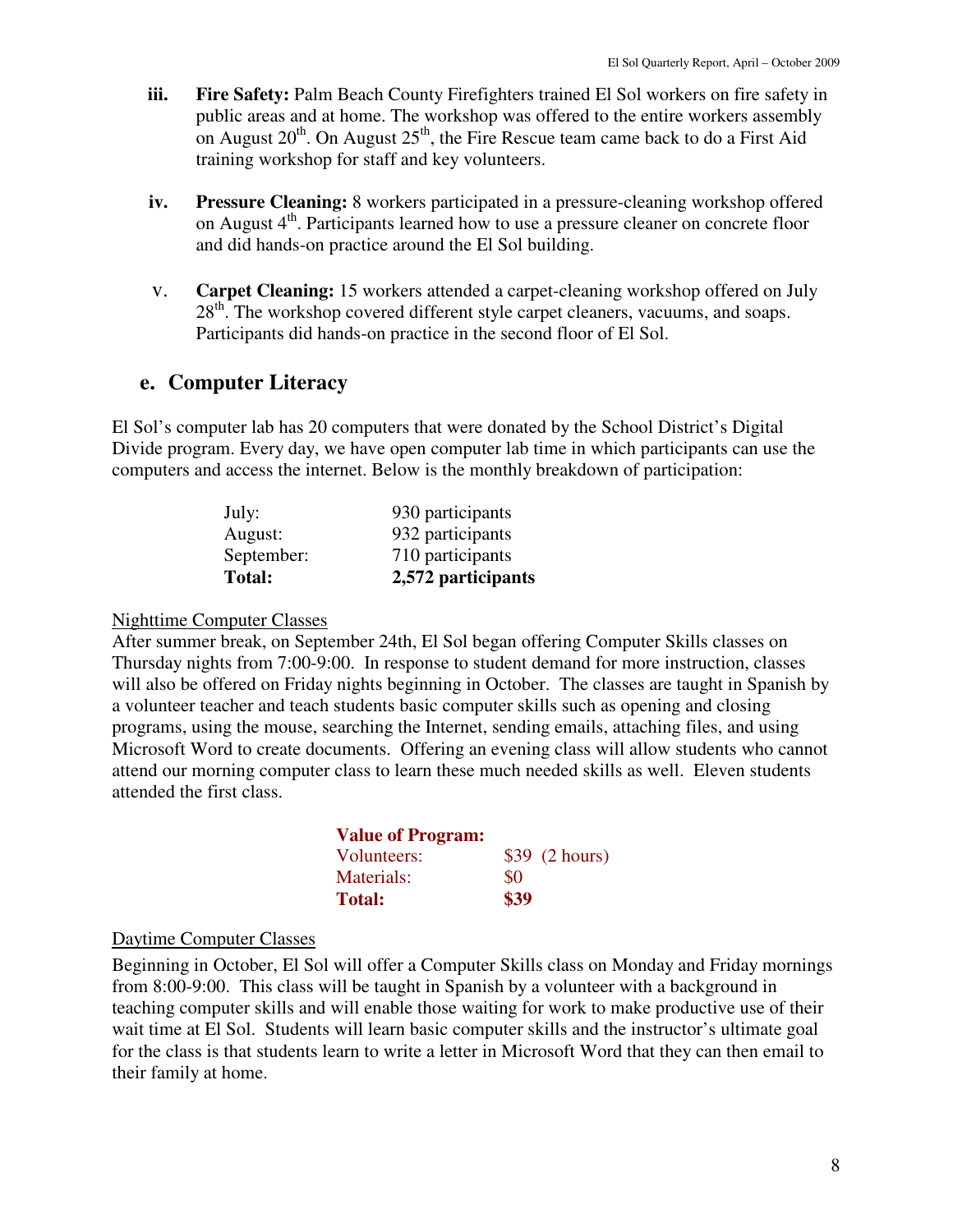# **f. Title I: Migrant Education Program**

On Mondays and Wednesdays from 8:00 AM – noon, El Sol hosts Palm Beach County's School District Title I: Migrant Education Program. This educational program impacts emancipated youth ages 16 to 21. The program was closed during the summer and started operating again during the last week of September. School District Program Coordinators have been determining how many emancipated youth may qualify for the program this school year, and are aiming to begin Survival Life Skills class by Monday, October 12, 2009.

# **3. Community Service**

El Sol coordinates monthly community service events in partnership with Habitat for Humanity and Solid Waste Authorities. This quarter El Sol workers volunteered a total of 311 hours, contributing back to the community a total of \$6,070.

|      | <b>Community Service III Quarter 2009</b> |                     |              |              |                     |                 |
|------|-------------------------------------------|---------------------|--------------|--------------|---------------------|-----------------|
|      |                                           | Number of           |              | <b>Total</b> | <b>Total</b>        | <b>Activity</b> |
|      | Date Name of Event / Partner              | <b>Participants</b> | <b>Hours</b> |              | Hours SContribution | performed       |
| Jul- |                                           |                     |              |              |                     | Painted two     |
| 09   | "Paint your Hearts out"                   | 31                  | 5            | 155          | 3,025.00            | houses          |
| Aug- |                                           |                     |              |              |                     | Placed Plywood  |
| 09   | Habitat for Humanity                      | 18                  | 6            | 108          | 2,108.00            | on roof         |
|      | Sep-Rebuilding Together of the            |                     |              |              |                     | Landscaped a    |
| 09   | Palm Beaches                              | 12                  | 4            | 48           | 936.00              | house           |
|      |                                           |                     |              |              |                     |                 |
|      | <b>Total III QUARTER:</b>                 | 61                  | 15           | 311          | 6,070.00            |                 |

### **Value of Program:**  Volunteers:  $$6,070$  (311 hours) **Total: \$6,070**



El Sol workers volunteering to clean up and landscape a home in Center Street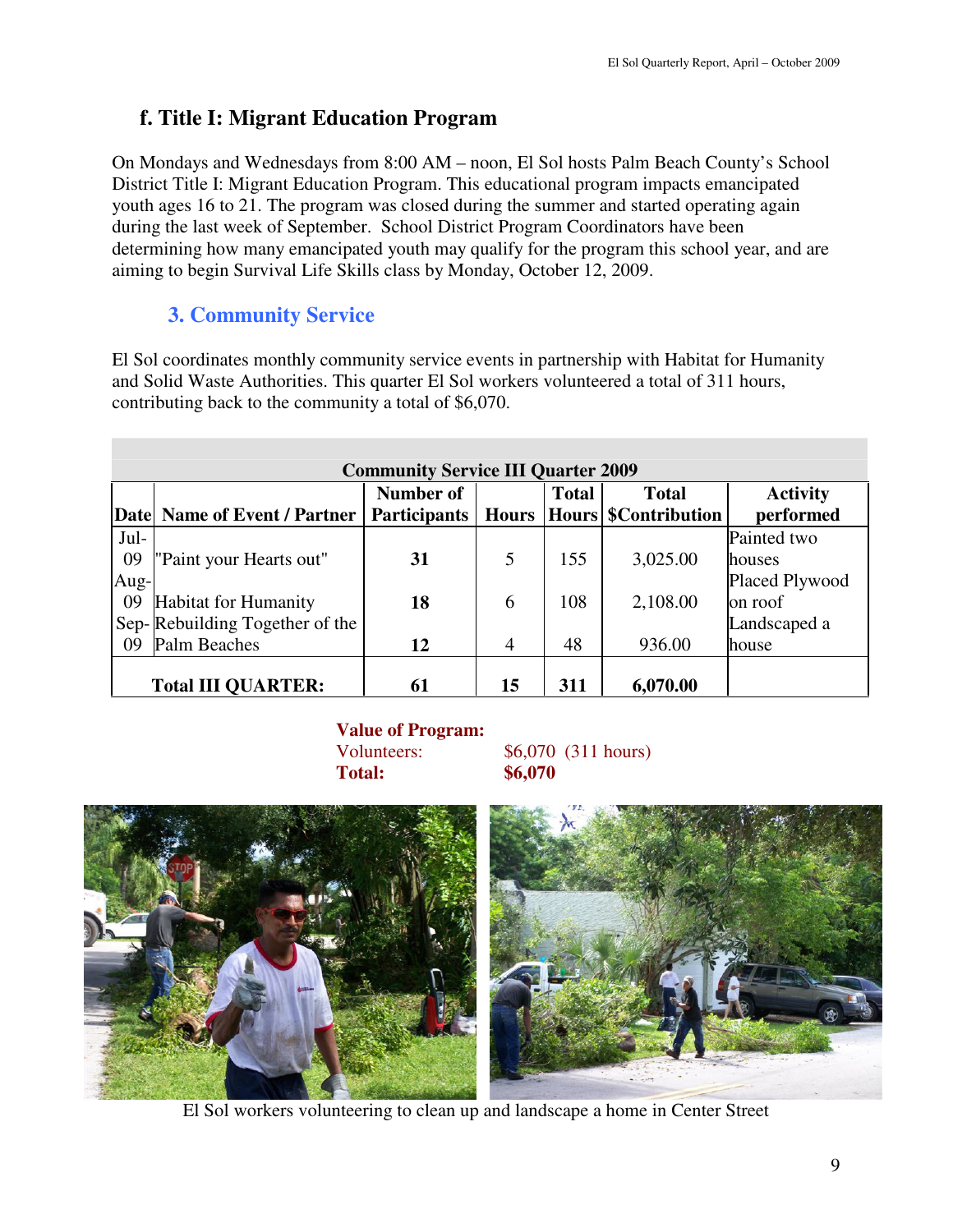# **4. LEGAL**

During the third quarter of 2009, forty-two intakes were opened by the El Sol legal team (attorneys Jill Hanson, Frank Harding and Cathleen Scott; four Florida International University law school students led by FIU intern Jeff Van Treese, and Lauren Vogt, from William & Mary law school in Virginia; legal assistant/translators Myrna Toro, Lillian Novoa, and Monica Salehi). Case types were primarily: immigration, criminal, driving without a license, unpaid wages, with other miscellaneous cases including insurance/auto accident, debt claims, and family law issues. We really appreciate the contributions of our legal team, all of who are very dedicated to serving the immigrant community with the very limited resources we have.

Law students attended and observed misdemeanor traffic court, accompanying a person who had been ticketed for driving without a license, and observing the way in which Hispanics are treated in court. Jill Hanson also accompanied two persons to court that had been ticketed for driving without a license.

This quarter, we were able to secure pro bono representation for one woman who had been ticketed for driving without a license, even though she was not even close to her car when she was ticketed; her pro bono attorney was able to secure dismissal of the ticket.

Jill Hanson also continued to assist with the representation of Andres Jimenez, who is challenging his detention by the Palm Beach Gardens police and subsequently, by Border Patrol, on the grounds of racial profiling, writing a motion for transfer of venue with the assistance of Florida Immigrant Coalition's Know Your Rights director, Subhash Kateel, and taking the client to the University of Miami Law School, where he was interviewed to determine whether the Law School's immigration legal clinic would undertake his representation. The Legal Clinic will represent him in a groundbreaking effort to show that immigrants cannot be lawfully detained if the initial stop was based on racial profiling.

We also held a second Know Your Rights workshop, to celebrate July 4, Independence Day. Workers who were trained at the last Know Your Rights workshop successfully led this workshop. More than 40 people attended, and heard testimonies by El Sol workers who had been held in immigration detention, so that all could understand what may happen if they might be held in detention.

On September 4, Jill Hanson was a featured speaker at the annual conference of the Florida chapter of the National Employment Lawyers Association. She spoke on the topic of "Representing Undocumented Workers."

Finally, the lawsuit against the Palm Beach County Sheriff, Mendez v. Bradshaw, in which we are participating as a plaintiff, was filed. The lawsuit challenges as illegal a policy of the sheriff's office to refuse bail, and to hold immigrants detained for even very minor offenses, at the request of ICE, even though there is no serious criminal offense. Most recently, a judge dismissed the felony charge against the lead plaintiff, and directed that he be released from custody immediately. Our participation in the lawsuit is based on the fact that we have had to spend our resources to help El Sol clients who have had similar difficulties because of what we allege is an illegal policy.

### **Value of Program:**

| <b>Total:</b>       | \$138,025 |                                                                                             |
|---------------------|-----------|---------------------------------------------------------------------------------------------|
| Legal Interpreters: | \$1,200   | $(4 \text{ hrs} \times 4 \text{ weeks} \text{ at } $75 \text{ per hr})$                     |
| Legal Secretary:    | \$9,750   | $(10 \text{ hrs}/ \text{ week} \text{ x } 13 \text{ weeks} \text{ at } $75 \text{ per hr})$ |
| Law students:       |           | \$37,375 (23 hrs/ week x 13 weeks at \$125 per hr)                                          |
| Attorneys:          |           | \$89,700 (23 hrs/ week x 13 weeks at \$300 per hr)                                          |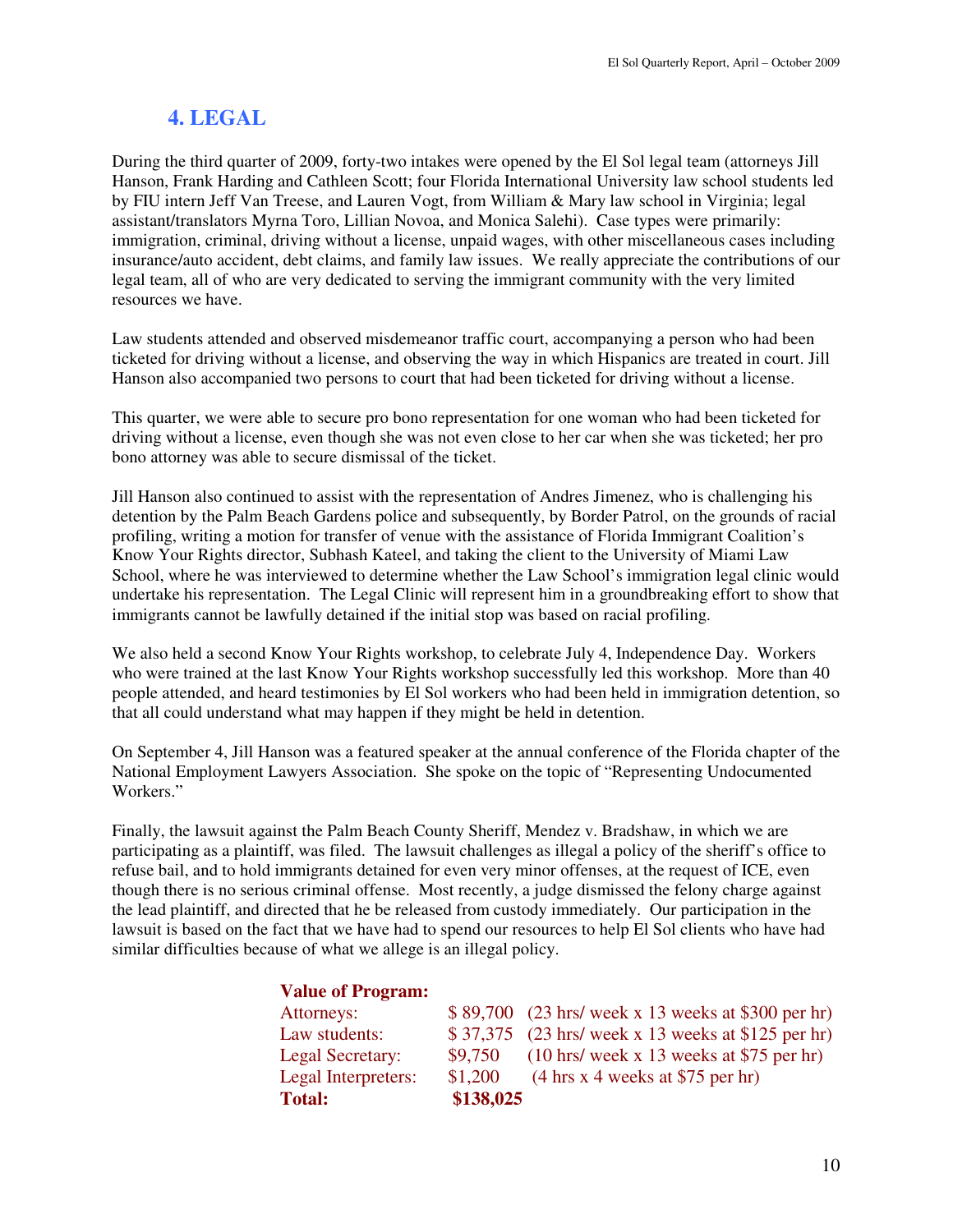# **5. HEALTH**

This year El Sol began coordinating a much-needed Health service to address the various and dire healthcare needs in our community. The focus of our Health Program is to increase awareness and understanding about health issues among our community by providing educational seminars and health fairs; and also to provide referrals for individuals with serious healthcare needs.

**General Health:** We offer services for individuals that need general checkups through our partnership with the Visiting Nurse Association (VNA). This quarter we hosted a VNA mobile health day on July  $14<sup>th</sup>$  and again on August  $18<sup>th</sup>$ . Providers and volunteers contributed a total of \$5,375 with their time and services.

| <b>Type of Service</b> | Number of<br><i>patients</i> | Month            | Number of<br><b>Nurse Hours</b> | Number of<br><b>Volunteer hours</b> |
|------------------------|------------------------------|------------------|---------------------------------|-------------------------------------|
| General Health         |                              | <b>July 2009</b> |                                 |                                     |
| General Health         | 13                           | August 2009      |                                 |                                     |

**Eye Care:** Lens Crafters was able to do an eye check on 3 patients this quarter and provide glasses through their Gift of Sight program. Also, six pterygium patients were referred to Caridad Clinic. All six patients were qualified as having strong cases of pterygium, an eye condition caused by prolonged exposure to the sun. Providers and volunteers contributed a total of \$515 with their time and services.

**Dental Care:** Several area dentists have partnered with El Sol to provide emergency dental care for patients with infection problems and severe pain. Dentists have helped seven patients with molar extractions and fillings.Providers and volunteers contributed a total of \$5,502 with their time and services.

**Women's Health:** El Sol has also partnered with local gynecologist who provide pro bono services to women with health needs. Three patients were seen this quarter. Providers and volunteers contributed a total of \$6,370 with their time and services (which includes a surgical procedure).

|                 | <b>Value of Health Program:</b> |  |  |
|-----------------|---------------------------------|--|--|
| General Health: | \$5,375                         |  |  |
| Eye Care:       | \$515                           |  |  |
| Dental Care:    | \$5,502                         |  |  |
| Women's Health: | \$6,307                         |  |  |
| <b>Total:</b>   | \$17,699                        |  |  |

# **6. FOOD**

Every day El Sol provides coffee and pastries for breakfast, and a hot meal for lunch. This is possible with the help of our volunteers and donations from various local businesses and organizations including Publix, Starbucks, St. Vincent De Paul, St. Peter's Catholic Church, CR Chicks and more. In the third quarter of 2009 we served a total of 7,200 meals, an average of 80 meals daily. The breakdown per month is as follows: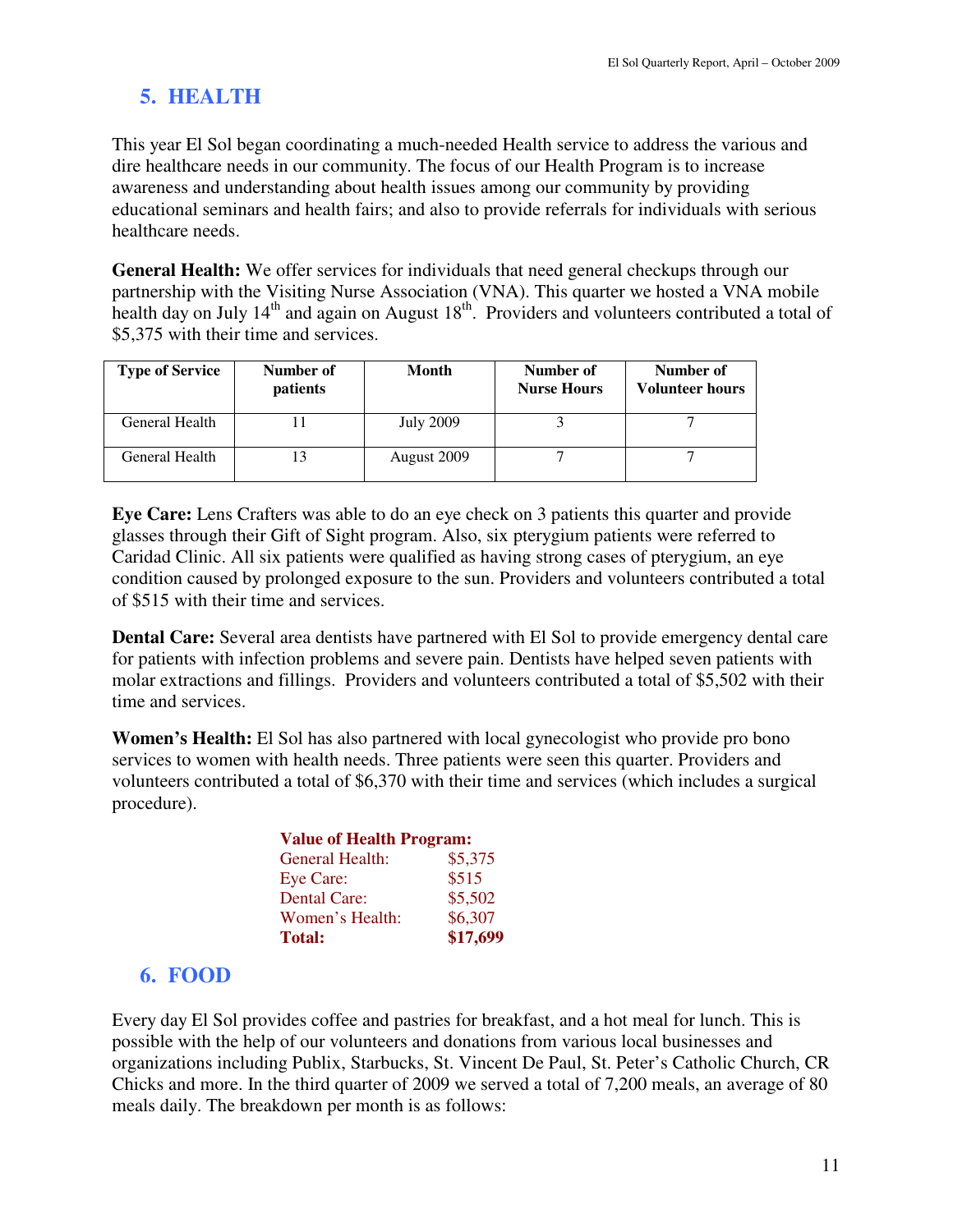| Total:     | 7,200 meals, 80 meals per day on average |
|------------|------------------------------------------|
| September: | 2,215 meals, 76 meals per day on average |
| August:    | 2,389 meals, 84 meals per day on average |
| July:      | 2,596 meals, 86 meals per day on average |

| <b>Value of Program:</b> |                                                      |
|--------------------------|------------------------------------------------------|
| Meals:                   | $$21,600$ (7,200 meals at an estimated \$3 per meal) |
| Volunteers:              | \$24,595 (1,260 hours)                               |
| <b>Total:</b>            | \$46,195                                             |

# **7. PERSONAL COUNSELING**

Sister Marta Tobón, a Guadalupan sister from St. Peter's Catholic Church, assists many El Sol workers with her guidance. She often gives family and personal counseling in the center. Most cases are individuals seeking assistance with rent, return air fare tickets to go back to their countries of origin (we have seen an increase in these type of cases recently), need for furniture, or medical problems. She often refers people to different organizations and partners depending on their needs. This Quarter Sister Marta took a total of 22 cases; the monthly breakdown is as follows:

| July: 12 cases     | <b>Value of Program:</b> |                  |
|--------------------|--------------------------|------------------|
| August: 2 cases    | Volunteer:               | \$878 (45 hours) |
| September: 8 cases | <b>Total:</b>            | \$878            |
| Total: 22 cases    |                          |                  |

# **8. VOLUNTEERS AND INTERNS**

Last year we reported the total number of volunteer hours without categorizing them by program. To better reflect the impact and resources needed for each individual service, we have made a distinction of how many volunteer hours were contributed per program. However, in addition to supporting many of the programs mentioned above, volunteers also assist in other areas of our operation. They provide administrative and technical support, help register new workers, provide referrals, welcome employers, assist with special events and committees, write grants, develop strategies, and much more.

The total number of volunteer hours contributed for other operations (and that are not otherwise mentioned in this report) were: 3,283 hours.

El Sol had four interns from Florida Atlantic University's Harriet L. Wilkes Honors College. The internship opportunities at El Sol allow interns to learn the inner-workings of non-profit organizations. Responsibilities assigned include: grant writing, administrative assistance, event planning, teaching, lesson-plan development, worker registration and program support. The interns contributed a total of 115 hours during the third quarter of 2009.

> **Value of Contributions:**  Volunteers (Other): \$64,084 (3,283 hours) **Interns:** \$2,244 (115 hours)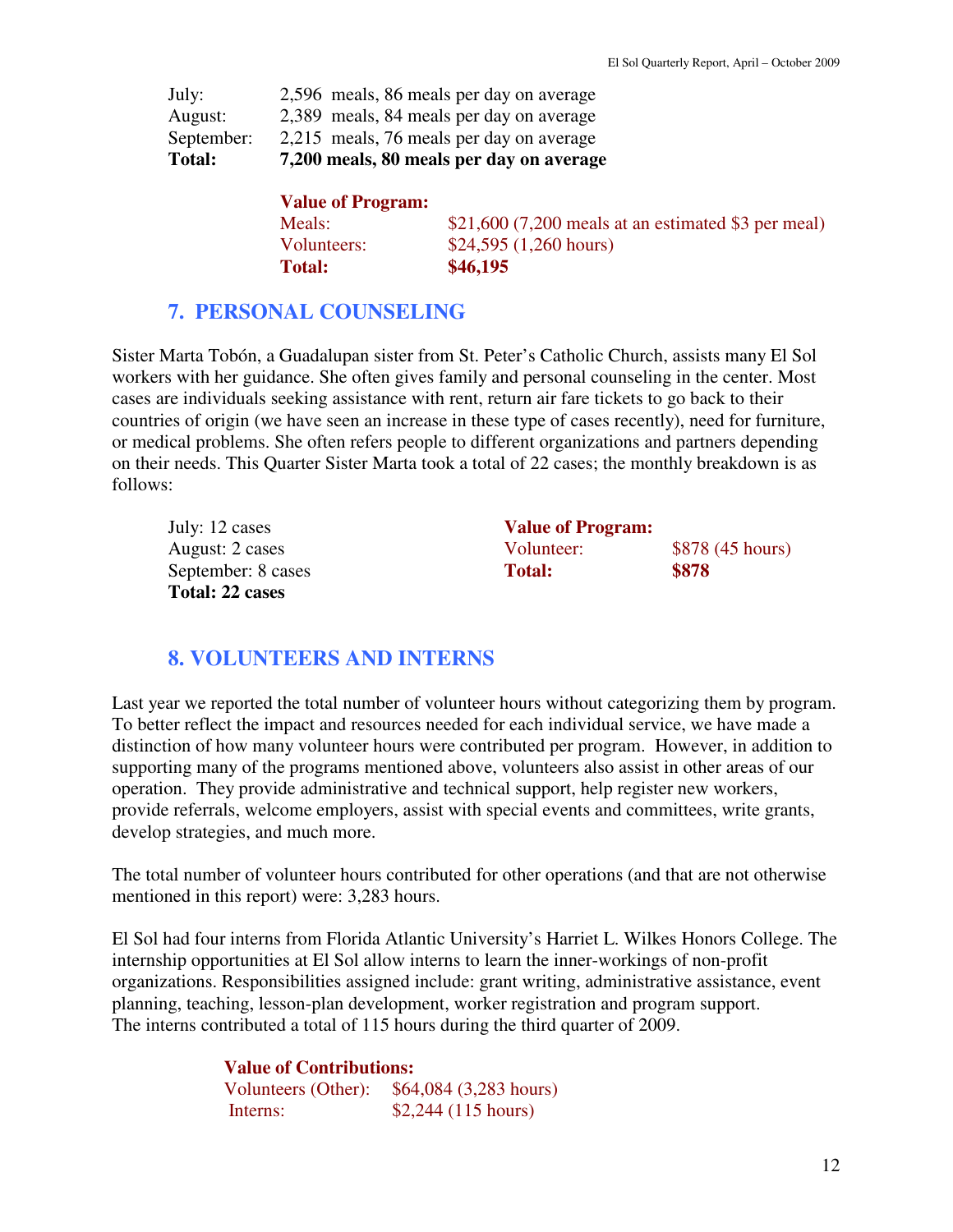# **III. VALUE OF EL SOL SERVICES**

**El Sol provided a total of \$315,580 in services to the Jupiter Community this Quarter.**

| <b><i>FOTAL</i></b>             | \$315,580 |
|---------------------------------|-----------|
| Staff (3 Full-Time)             | \$24,750  |
| Interns                         | \$2,244   |
| Volunteers (Other)              | \$64,084  |
| <b>Personal Counsel Program</b> | \$878     |
| Food Program                    | \$46,195  |
| <b>Health Program</b>           | \$17,699  |
| Legal Program                   | \$138,025 |
| <b>Community Service</b>        | \$6,070   |
| <b>Computer Literacy</b>        | \$39      |
| <b>Spanish Language Classes</b> | \$1,547   |
| Plazas Comunitarias             | \$2,312   |
| Daytime ESL Program             | \$4,357   |
| Nighttime ESL Program           | \$7,380   |